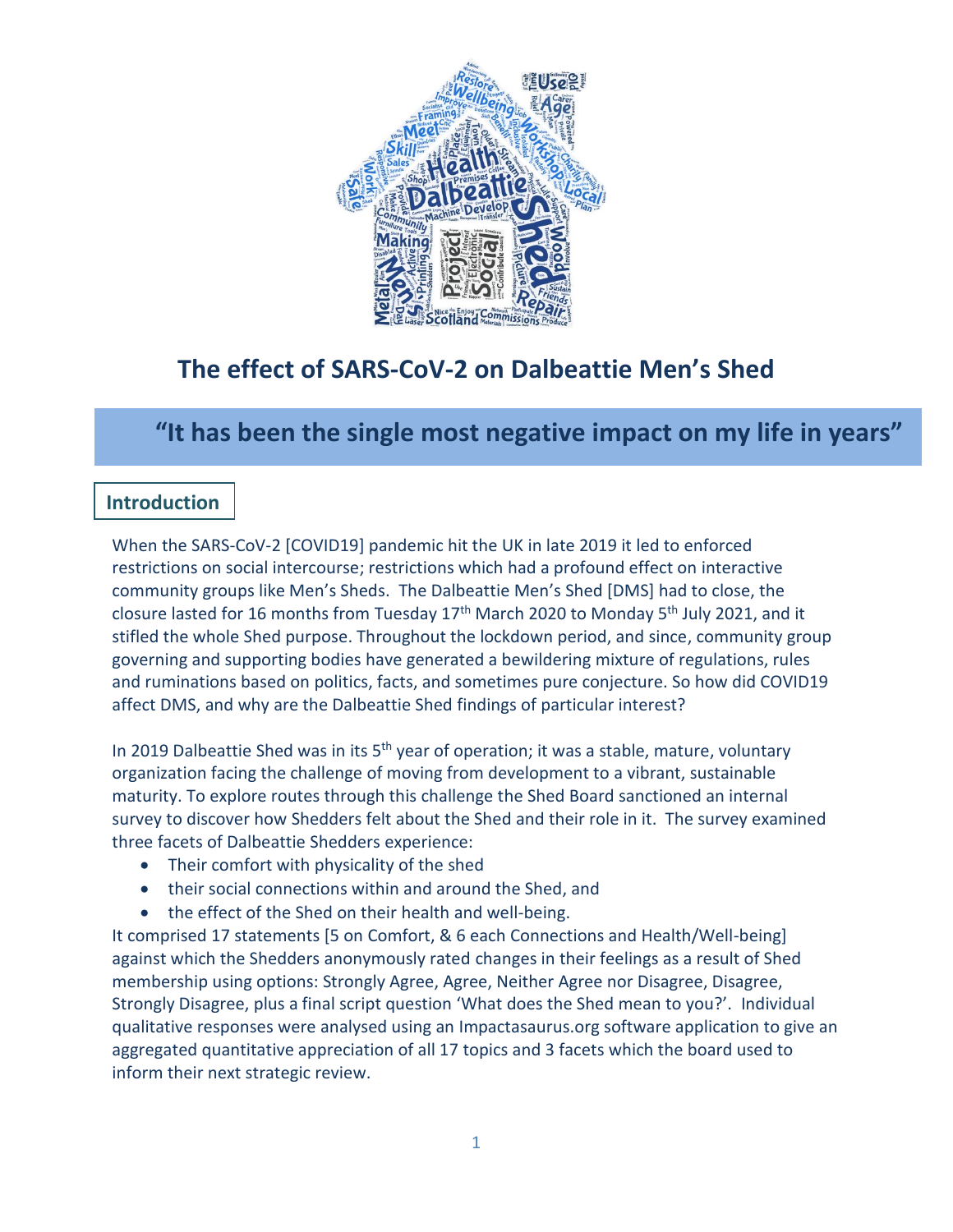Then along came COVID19 and lockdown – the end of Shed life as we knew it, and a return to the social isolation/disconnection which had prompted Shed formation in the first place. Unable to meet face to face or to use the Shed, the Board set up phone, email and Zoom communications, and where possible transferred equipment/materials/projects to members' homes where commissions could be progressed within COVID [FACTS] constraints. The board also held weekly Zoom meetings to manage Shed maintenance, reporting and other governance issues, and to set up protocols and materials for eventual re-opening.

Re-opening the Shed in July 2021 not only provided members with facilities to build back towards their busy, interactive pre-COVID activities and connections; it presented an opportunity to re-run our survey to measure just how far lockdown had eroded our members life experiences. Each member was invited to complete their questionnaire on their first working day back in the Shed to record their experience of lockdown. Putting together the findings of both surveys is probably the first longitudinal study of a defined Shed population over a major social disruption. It is specific to Dalbeattie Shed and will be used internally to guide us back to a 'new normal', the lessons could also have wider significance on how to face future discontinuities. What follows is:

- An overview of Dalbeattie Men's Shed
- a summary of the impact of COVID19 on Dalbeattie Shed
- findings of the 2019 survey [the personal benefits of joining Dalbeattie Men's Shed]
- findings of the 2021 survey [the degradation of DMS Shedder benefits during lockdown]
- the COVID effect

## **Dalbeattie Men's Shed Overview**

Dalbeattie Men's Shed [DMS] was conceived in Q4/2015 as a not-for-profit charity targeted at the advancement of male health by addressing the social, health and well-being needs of men living in Dalbeattie and the surrounding area; delivered through the creation, upkeep, and development of facilities in which men can meet to undertake creative physical and recreational activities of their choice. By the time DMS became registered charity SC045783 in July 2015 it had settled into Units 8 & 9 Castle Works, Edingham and had morphed into a grassroots, working shed with 15 members and membership was steadily growing.

By Q1/2019 the Shed had taken over Unit 13 and was running 5 workshop areas, with 48 active members average age 70. The workshops were fully developed, and high turnouts of members put pressure on some work areas. It was time to review the Shed operating strategy. We had been involved in several Health & Well-being surveys [e.g., Age Scotland, RVS] but the Board were interested in a wider scope, so a survey was devised to solicit members feelings about their comfort in the Shed, their connections and their health and well-being. The results were analysed using Impactasaurus software and the findings are presented under **2019 Survey**.

In Q1/20 SARS-CoV-2 hit the area and the Shed was closed for 16 months. Some projects were moved from the Shed to member's homes, and the Shed officers kept in touch with each other and members by a combination of phone, email, Facebook, and Zoom. On reopening the Shed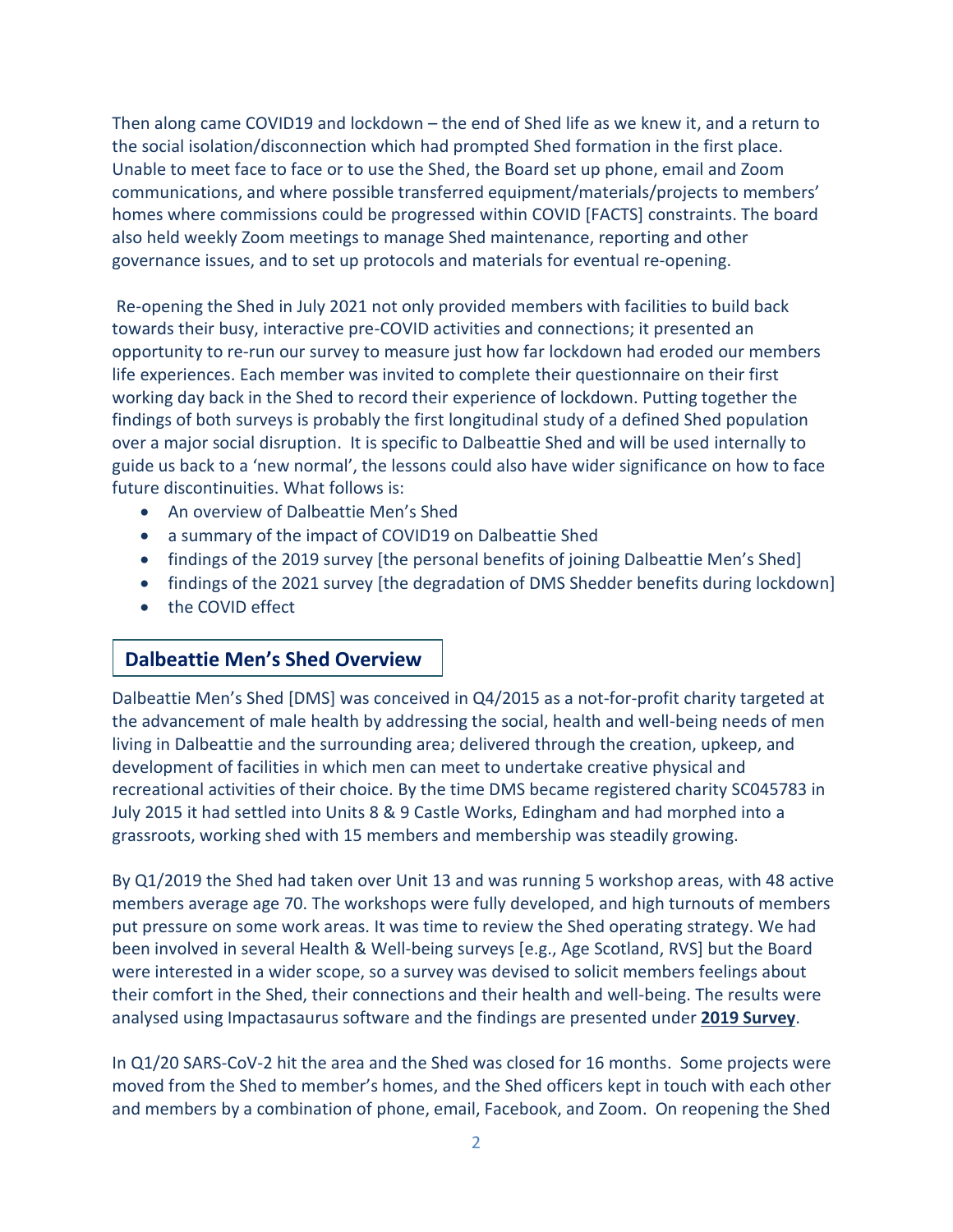[05/07/21] in line with government restrictions on community groups it was obvious that many of the issues surveyed in 2019 had suffered. The board decided to re-run the 2019 survey slightly modified to measure the changes. The results were again analysed using Impactasaurus software and the findings are presented under **2021 Survey**.

Comparisons of the 2 survey results are presented in **The Covid Effect**; highlighting how the Shed as an entity, as well as individual members, were affected by closing the Shed for 16 months, then re-opening with restrictions in place.



**2019 Survey: Respondents**

At the time of our Q1/2019 survey the Shed had 48 active members, average age 70 and attendance during Q1/19 averaged 23 with a peak of 29 and a low point of 18.

23 members completed questionnaires, they had an average age of 73, and 91% of them were beyond state retirement age [65].







**45% of respondents had been Shed members for more than 3 years.**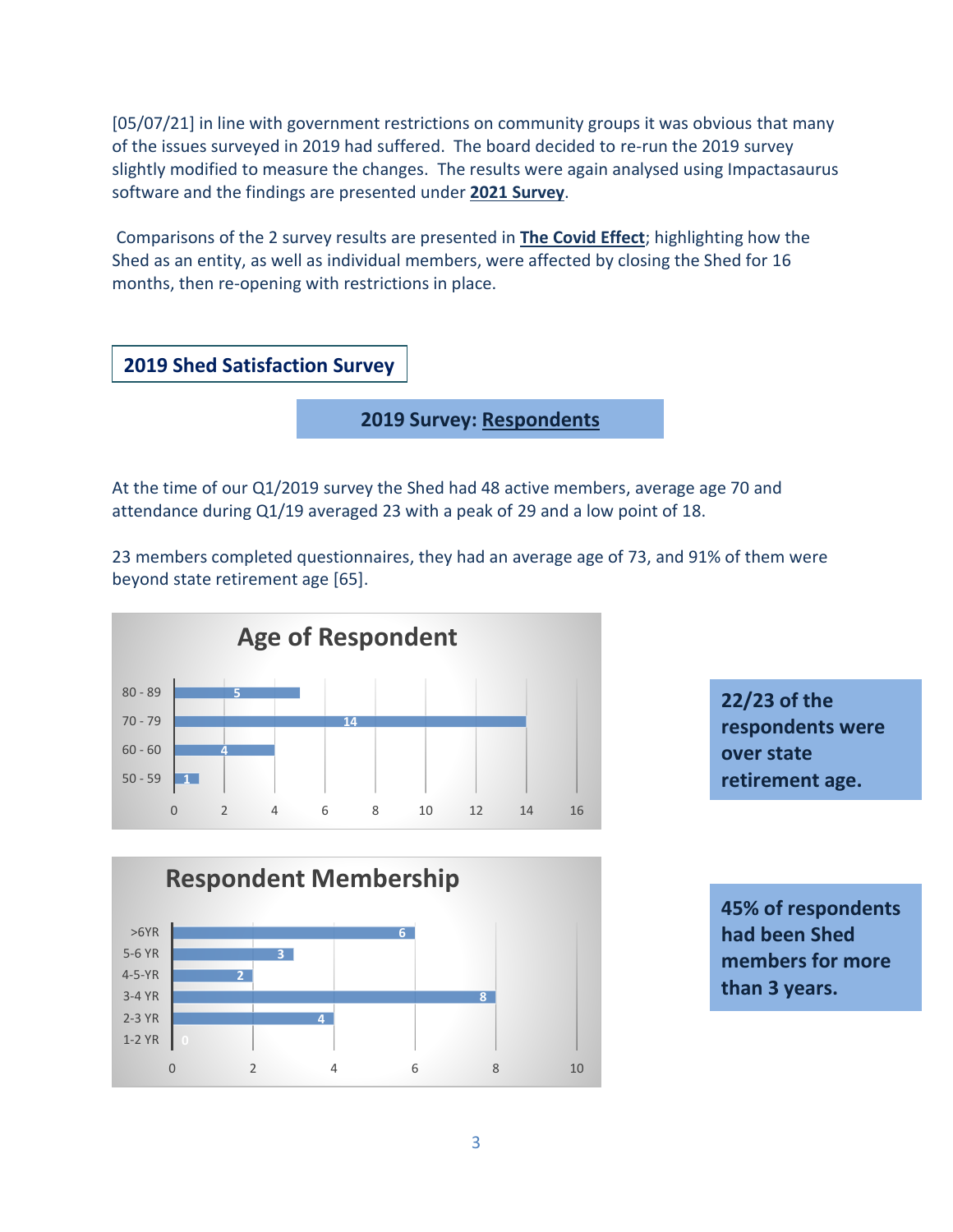Normal Shed opening times in 2019 were Tuesday and Thursday mornings although 37% of respondents only attended infrequently or 1 day/wk.

46% of respondents had been members for more than 3 years. 18% of respondents had been members for  $1 - 3$  years. 36% of respondents had been members for Less than 1 year.

## **2019 Survey: Findings**

The 2019 survey ran in January & February and was designed to measure the positive [or otherwise] effects felt by members since joining the Shed. There were 17 statements [5 on Comfort, & 6 each Connections and Health/Well-being] against which the Shedders anonymously rated their feelings as a result of Shed membership against 5 Statements using options: Strongly Agree, Agree, Neither Agree nor Disagree, Disagree, Strongly Disagree, plus a final script question 'What does the Shed mean to you?'.

## **2019 Survey: Comfort Findings**

#### **A1. I feel 'at home' in the Shed**

**86% of the respondents strongly agreed with this statement; and a further 9% agreed with this statement.**

**Selection of comments:** "I feel at home" "Very welcoming" "The Shed has a warm, friendly, welcoming atmosphere"

#### **A2. I am satisfied with the Shed activities available to me**

**77% of the respondents strongly agreed with this statement; and a further 18% agreed with this statement.**

## **Selection of comments:** "More than satisfied" "Plenty of scope for continuing project" "Compared with other Sheds the activities are second to none" "Endless opportunities" "There's a broad spectrum of activities and knowledge"

**95% of respondents felt 'at home' in the Shed**

**95% of respondents were satisfied with the Shed activities available to them**

**Headline Comfort Findings**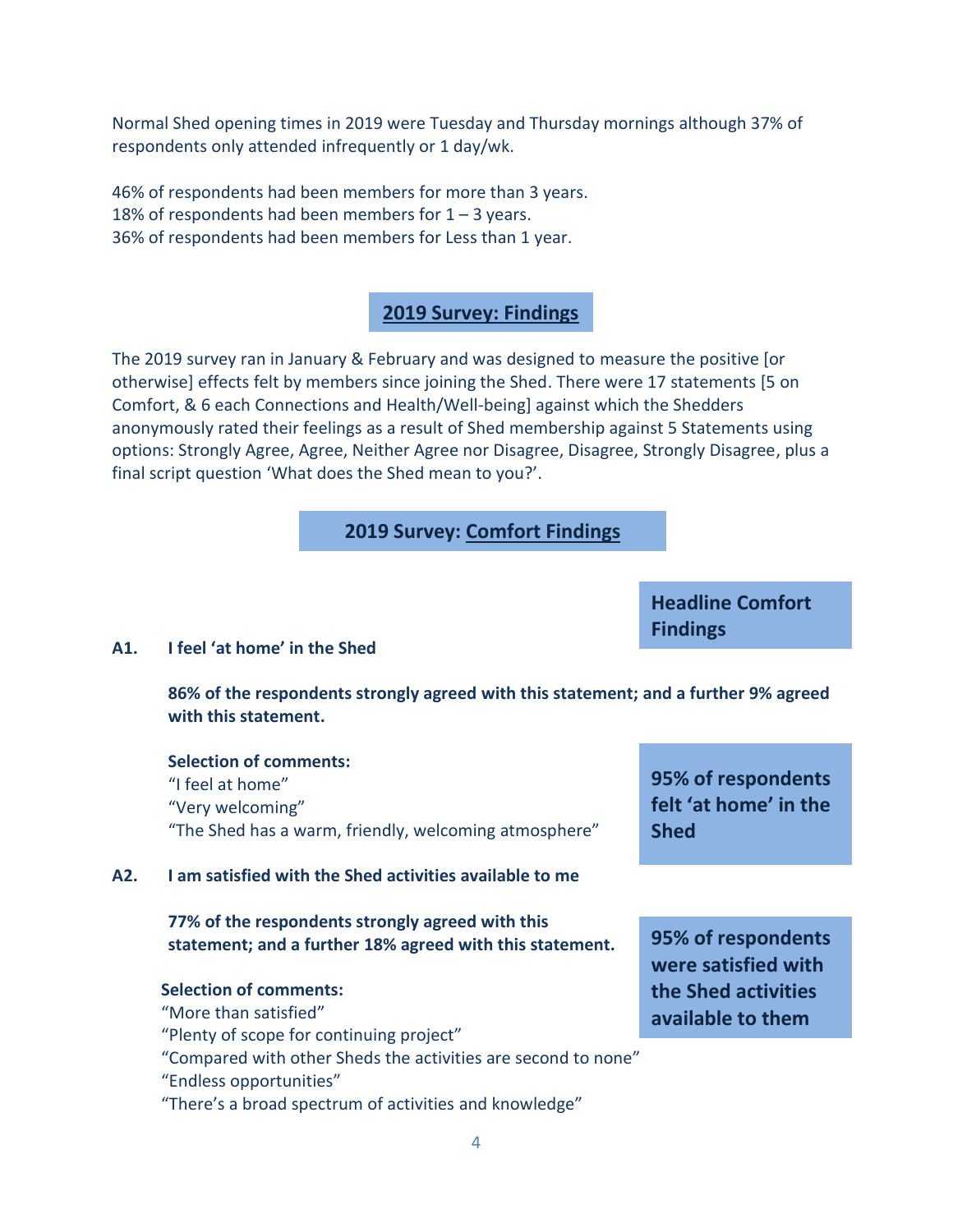### **A3. I am satisfied with the Health and Safety in the Shed**

**41% of the respondents strongly agreed with this statement; and a further 45% agreed with this statement.**

#### **Selection of comments:**

"Plenty of safety equipment and instructions for use"

## **A4. I am satisfied with housekeeping/maintenance of the Shed**

**41% of the respondents strongly agreed with this statement; and a further 50% agreed with this statement.**

#### **Selection of comments:**

"We are lucky to have high calibre office bearers who keep everything running smoothly"

#### **A5. I feel involved in the direction & running of the Shed**

**41% of the respondents strongly agreed with this statement; and a further 23% agreed with this statement.**

#### **Selection of comments:**

"The Shed is well organized & everyone is involved" "Everybody is included"

> **67% of respondents strongly agreed, and a further 27% agreed, that they were comfortable with/in the Shed – overall an 86% improvement. There was <1% disagreement, and no strong disagreement.**

**86% of respondents were satisfied with Shed Health & Safety**

**91% of respondents were satisfied with Shed housekeeping/ maintenance**

**64% of respondents felt involved with the direction and running of the Shed**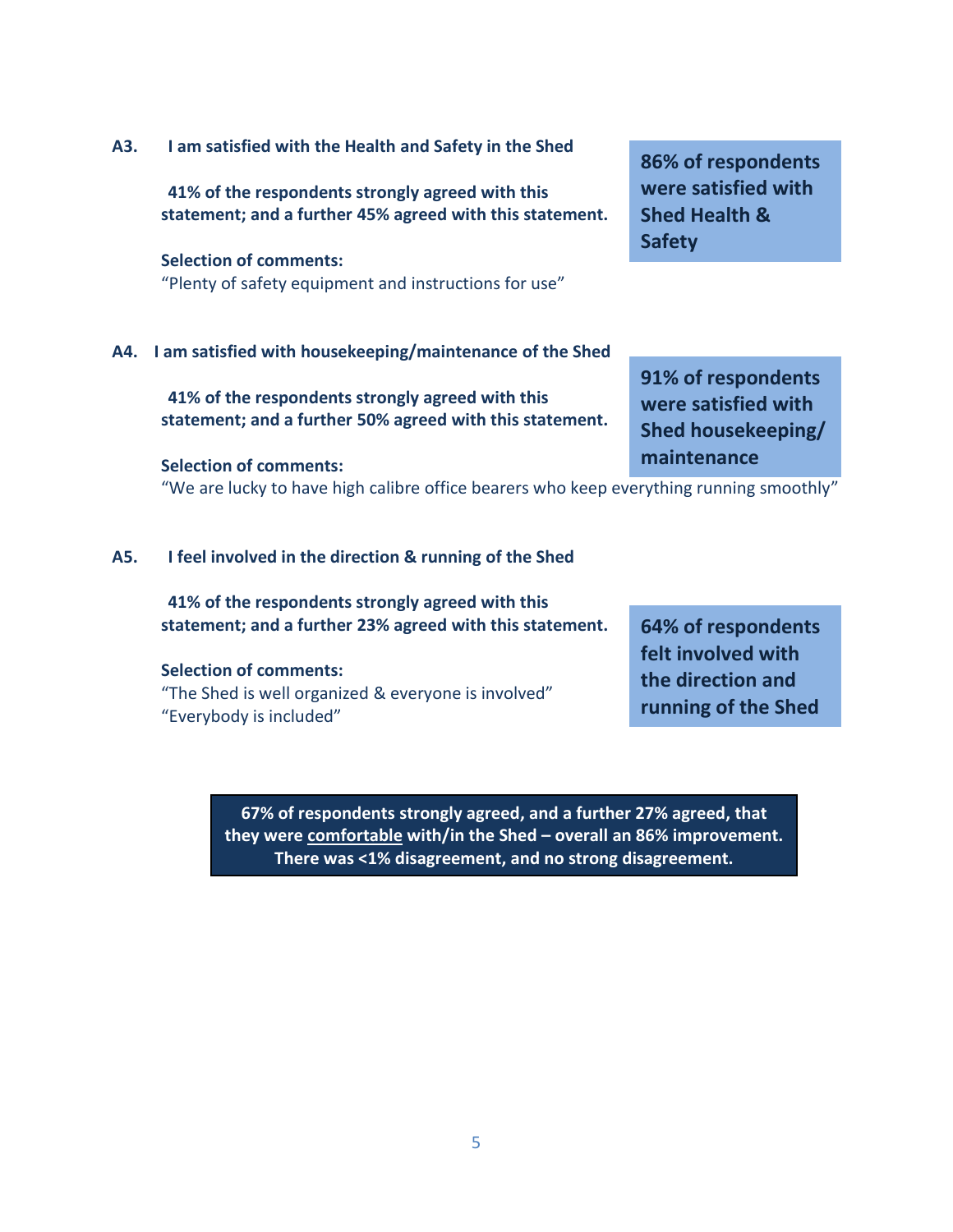## **2019 Survey: Connections Findings**

**Headline Connections Findings**

#### **B1. I have made good friends at the Shed**

**59% of the respondents strongly agreed with this statement; and a further 36% agreed with this statement.**

#### **Selection of comments:**

"With the warm, and friendly, atmosphere at the Shed you can't fail to make friends" "Despite a wide range of backgrounds there are no cliques and everyone is treated as an equal"

#### **B2. I feel supported by fellow Shedders**

## **59% of the respondents strongly agreed with this statement; and a further 36% agreed with this statement.**

#### **Selection of comments:**

"It is wonderful to see how supportive and helpful members are to one another" "If it weren't for t'Shed I'd be dead nah"

## **B3. As a result of joining the Shed I am doing things I enjoy**

**82% of the respondents strongly agreed with this statement; and a further 14% agreed with this statement.**

## **Selection of comments:**

"I am able to pursue my many and varied interests" "There is so much to do that people can 'have a go' at different things"

"..and the opportunity to try new things and be taught by professional people"

"Never done anything like it, really enjoying"

"Getting my old life back"

**95% of respondents were doing things they enjoyed in the Shed**

**95% of respondents have made good friends at the Shed**

**95% of respondents felt supported by fellow Shedders**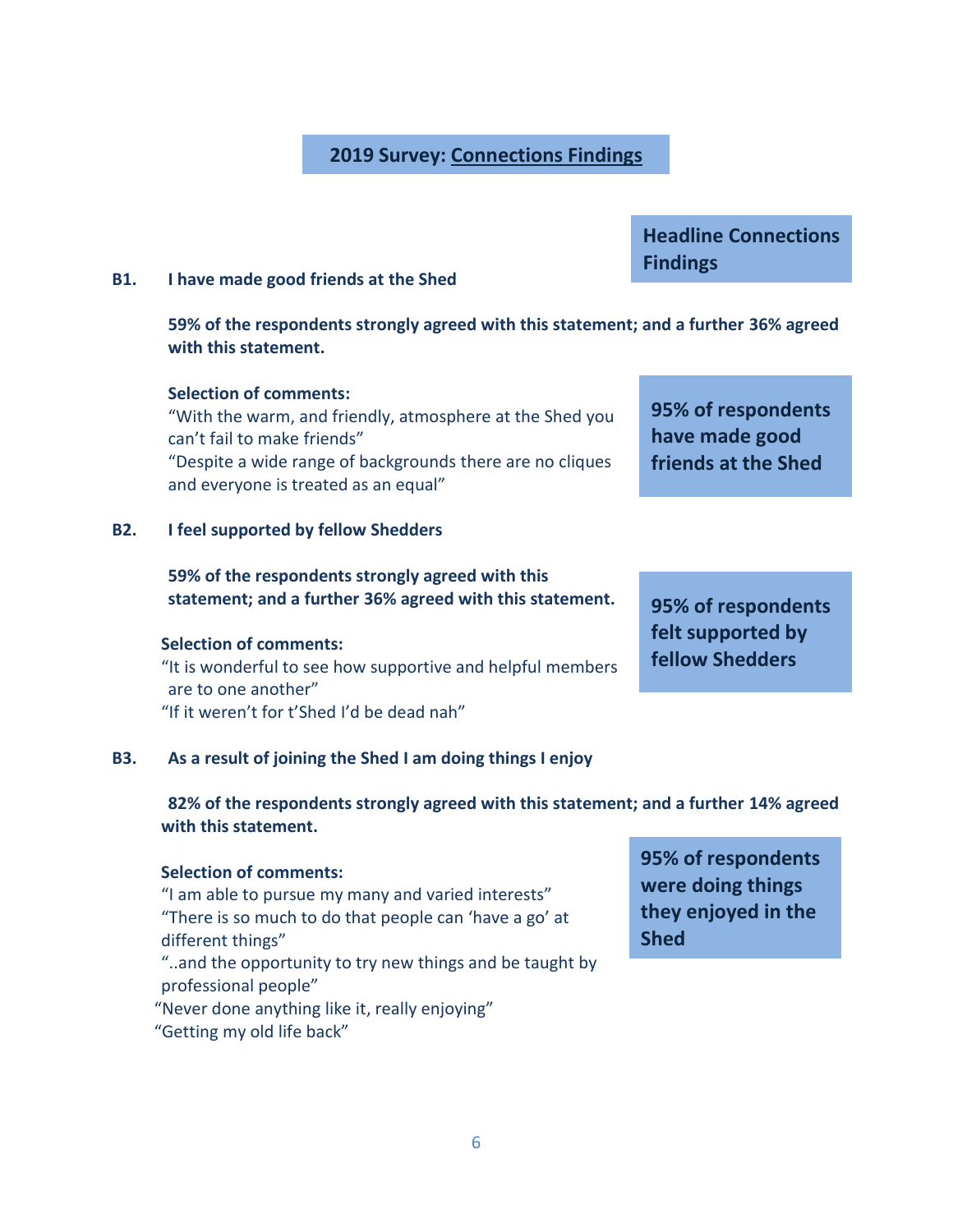**B4. I have been able to pass on my skills/knowledge to fellow Shedders**

> **50% of the respondents strongly agreed with this statement; and a further 32% agreed with this statement.**

#### **Selection of comments:**

"We all learn from each other" "Learning so much"

**B5. I feel more involved with the local community as a result of being involved with the Shed 27% of the respondents strongly agreed with this statement; and a further 45% agreed with this statement.**

### **Selection of comments:**

"There is plenty of opportunity to help in the community" "Definitely Shed activities in the Town" "So many new friends"

**B6. My home life has improved as a result of being involved with the Shed**

**36% of the respondents strongly agreed with this statement; and a further 23% agreed with this statement.**

#### **Selection of comments:**

"My wife would probably agree, home life has improved since I am out of the way more" "I make simple things for home in the Shed" "My wife would testify to that" "Even my dogs noticed – he woke me up this morning because I overslept on a Shed day"

**60% of respondents felt their home life had improved because of the Shed**

**58% of respondents strongly agreed, and a further 37% agreed, that they were connected in/by the Shed – overall an 92% improvement. There was <1% disagreement, and no strong disagreement.**

**82% of respondents passed on skills/ knowledge to fellow Shedders**

**73% of respondents felt more involved with the local community because of the Shed**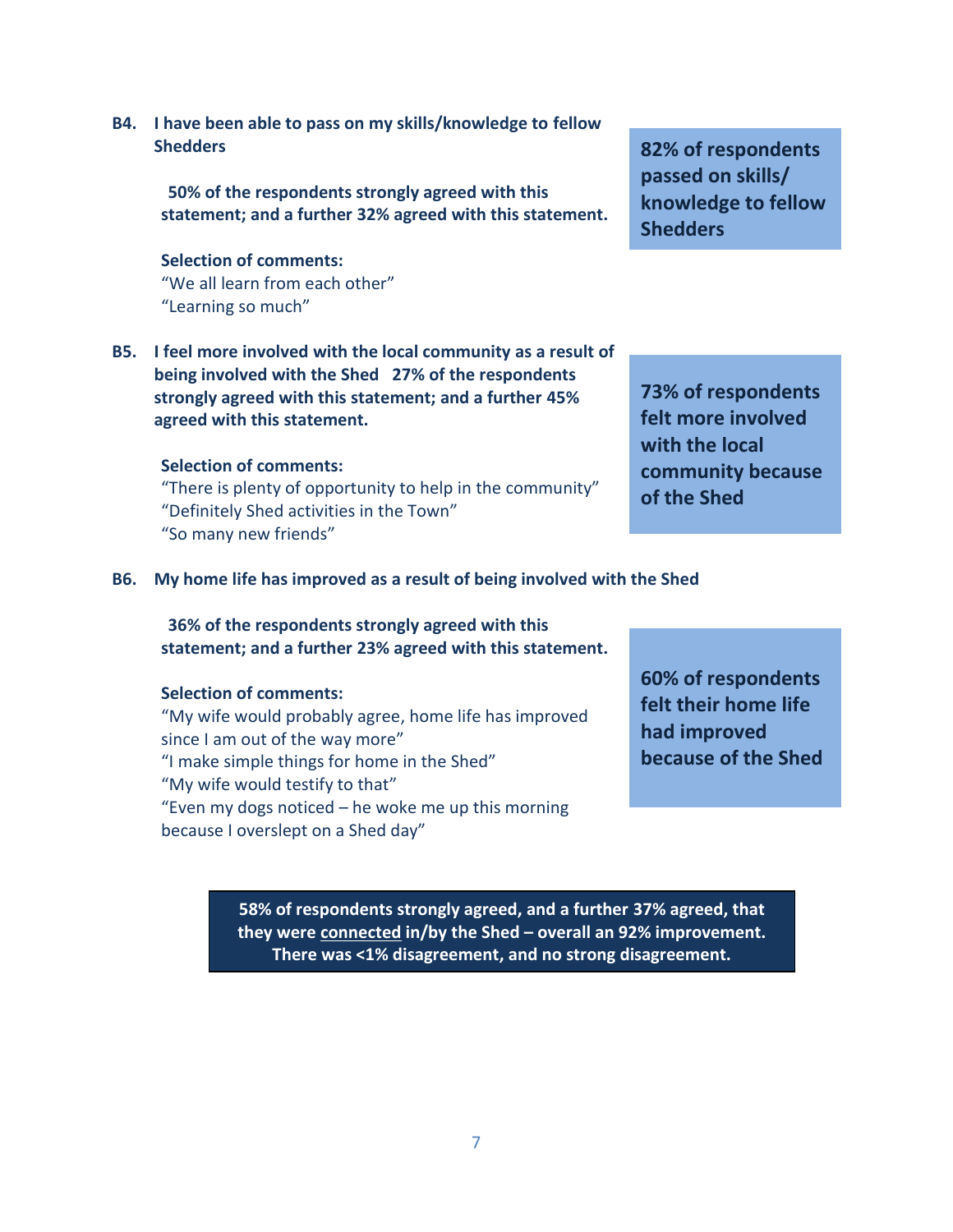## **2019 Survey: Health/Well-being Findings**

**Headline Health/ Well-being Findings**

### **C1. I am more active as a result of being involved with the Shed**

**41% of the respondents strongly agreed with this statement; and a further 32% agreed with this statement.**

**Selection of comments:** "Standing and moving for a few hours" "The Shed has made so much difference" **73% of respondents are more active because of the Shed**

**C2. I feel my physical health has improved as a result of being involved with the Shed**

**27% of the respondents strongly agreed with this statement; and a further 46% agreed with this statement.**

#### **Selection of comments:**

"As a result of being more active in the Shed" "It's more than obvious to me and my wife"

**73% of respondents felt in better physical health through the Shed**

## **C3. I feel my mental health has improved as a result of being involved with the Shed**

**50% of the respondents strongly agreed with this statement; and a further 32% agreed with this statement.**

#### **Selection of comments:**

"My mental well-being has improved" "Now having a purpose in life I am sure it has had a beneficial impact on my mental well-being" "A new outlook on my life"

**82% of respondents felt in better mental health through the Shed**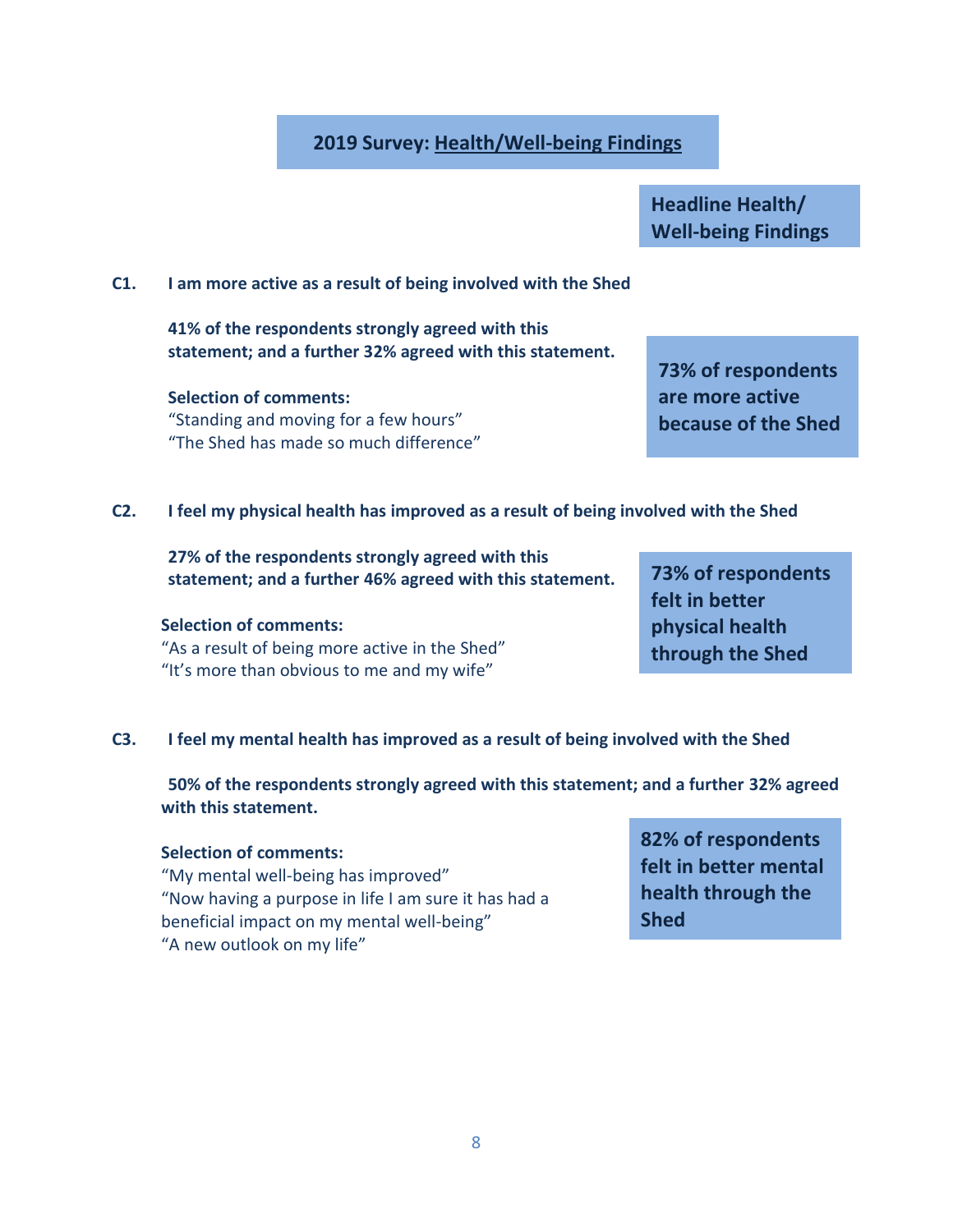**C4. The projects I have been involved with in the Shed have given me a sense of achievement**

> **68% of the respondents strongly agreed with this statement; and a further 23% agreed with this statement.**

#### **Selection of comments:**

"No matter how small the item you have made, it does give you a sense of pride" "Very much a sense of achievement" "Like old times"

**C5. Attending the Shed has made me happier**

**64% of the respondents strongly agreed with this statement; and a further 23% agreed with this statement.**

#### **Selection of comments:**

"Two days of the week that I will not miss if I can help it" "Helping me work on my 'Grumpy Grandpa' reputation"

### **C6. I feel more confident as a result of being involved with the Shed**

**45% of the respondents strongly agreed with this statement; and a further 41% agreed with this statement.**

#### **Selection of comments:**

"Use of machinery done safely improved my confidence"

**86% of respondents felt more confident because of the Shed**

**86% of respondents felt more happier for attending the** 

**Shed**

**54% of respondents strongly agreed, and a further 36% agreed they were in better health and well-being because of the Shed – overall an 90% improvement. 8% were neutral and there was a 2% disagreement.**

**91% of respondents felt Shed projects had given them a sense of achievement**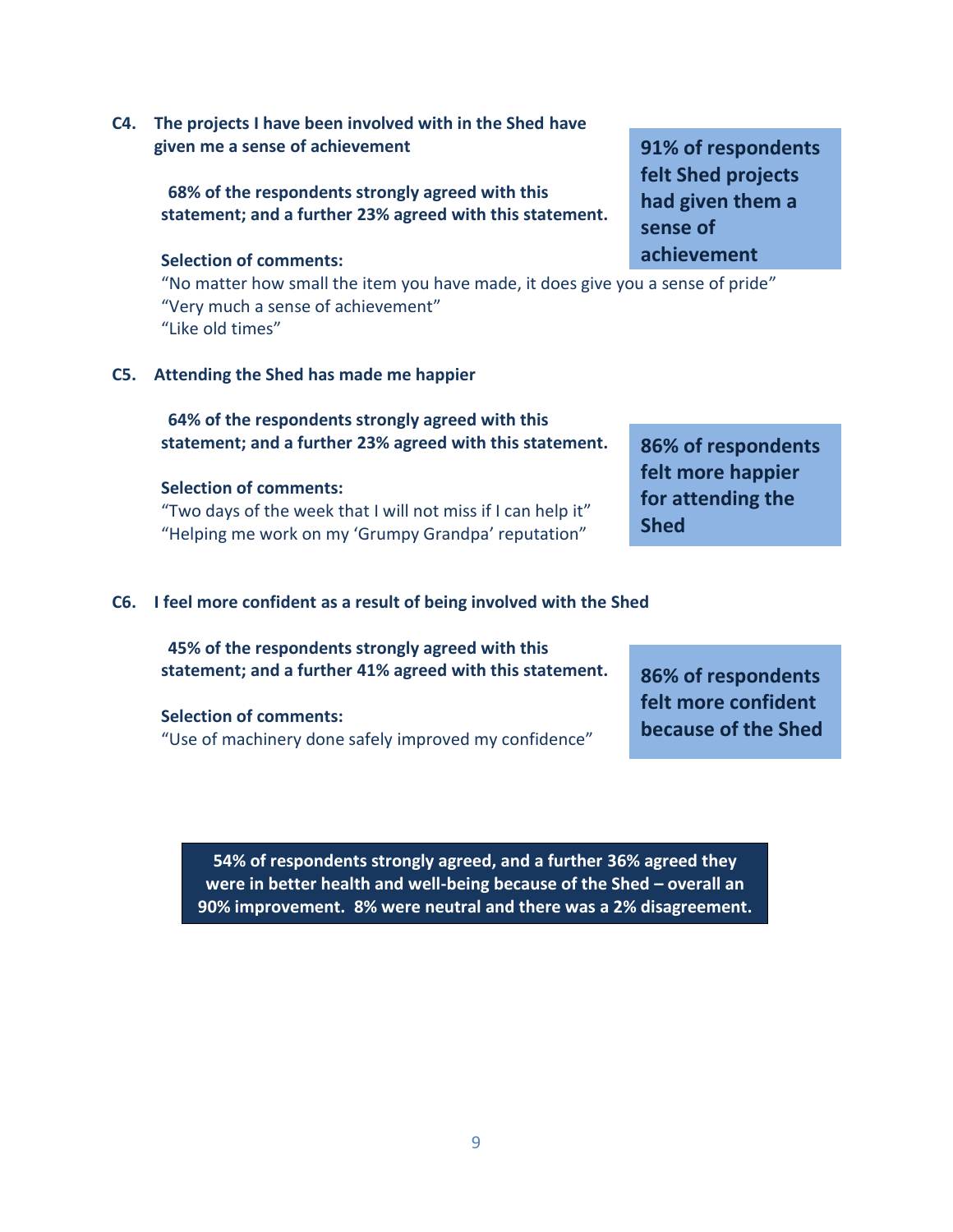## **2019 Survey: What does the Shed mean to you?**

The 2019 survey ended with a free script box in which respondents could answer the general question 'What does the Shed mean to you?' Their answers [in no particular order] were:

"A new outlook on life"

"It is a lifeline to me now [that] we have ex-servicemen who can relate to my problems" "Attending a Men's Shed would benefit most retired men"

"A very worthwhile set up"

"It's given me a new lease of life"

"Like being at work but doing what you want"

"Something to look forward to on a twice weekly basis"

"Time to relax without pressures"

"Like being at work but doing what I want to do"

"A place to meet same minded people, and do things I enjoy doing"

"Sitting at home alone most days of the week I was beginning to feel that I had no purpose in my life – that is, until the Shed came along. I now look forward to two mornings at the Shed and only wish it was open longer"

"A place where you are made welcome and a place where you can enjoy being part of a well-structured, friendly team. A place where the community comes together"

"I have only recently joined the Shed and find it interesting and worthwhile"

"The right place to pursue my hobbies and mix with like-minded people"

### **A Radar Chart of all 2019 responses showed positive benefit on all 17 statements.**

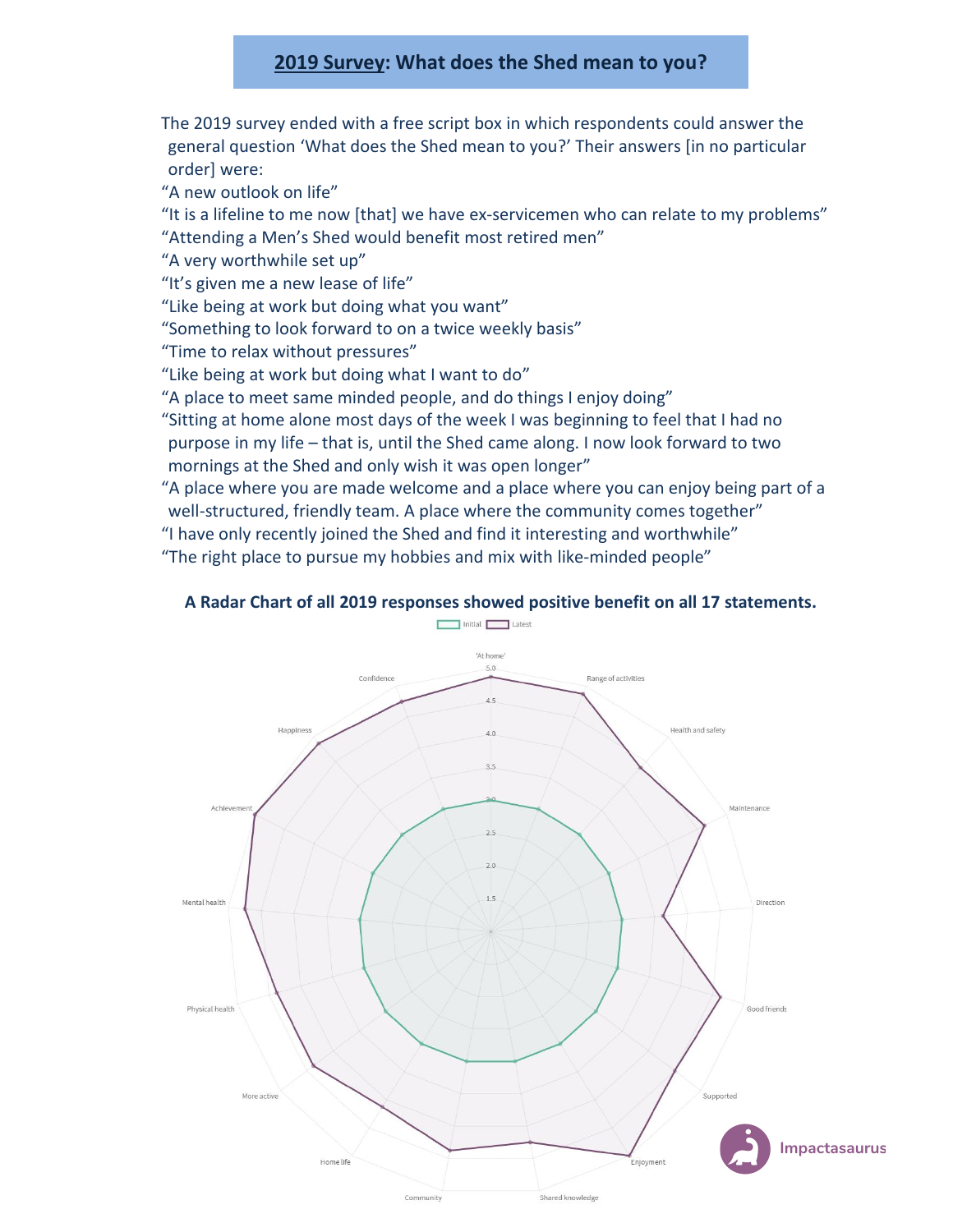## **2021 Post-covid Survey**

## **2021 Survey: Respondents**

At the time of our 2021 survey the Shed had 43 active members, average age 74 and attendance during Jul/Aug 2021 averaged 20 with a peak of 24 and a low point of 17.

24 members completed questionnaires, they had an average age of 75, and 92% of them were beyond state retirement age [65].



**22/24 of the respondents were over state retirement age.**

Normal Shed opening times in 2021 were Monday and Thursday mornings although 34% of respondents only attended 1 day/wk.

26% of respondents had been members for more than 6 years.

22% of respondents had been members for  $4 - 6$  years.

52% of respondents had been members for 2 – 4 years.



**There were no respondents who had been Shed members for less than 2 years due to 16 months lockdown.**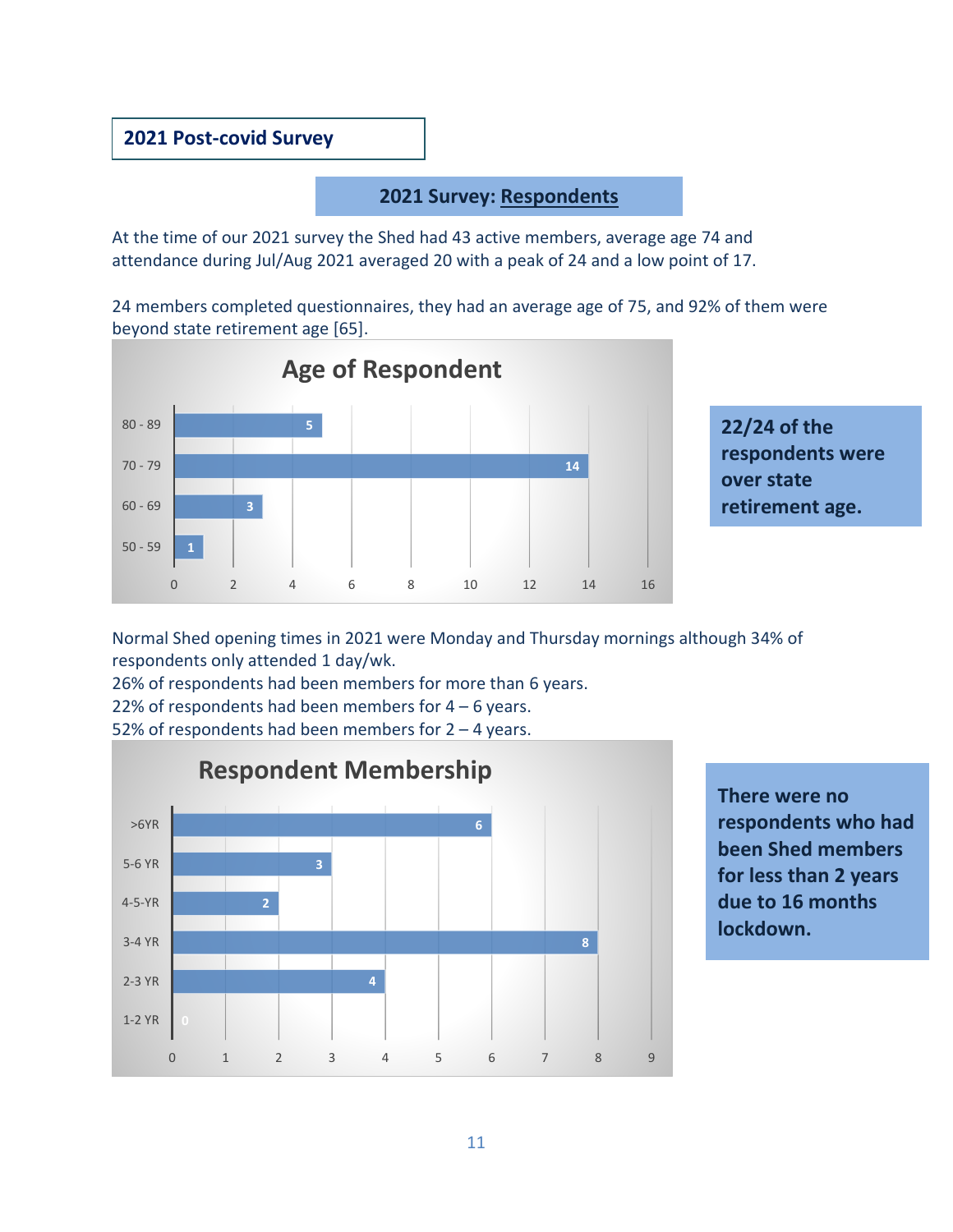## **2021 Survey Findings**

The 2021 survey ran in August. It was completed by members on their first day back into the reopened shed was designed to measure the negative [or otherwise] effects felt by members during Covid lockdown. There were 17 statements [5 on Comfort, & 6 each Connections and Health/Well-being] against which the Shedders anonymously rated their feelings on return to the Shed against 5 statements using options: Strongly Agree, Agree, Neither Agree nor Disagree, Disagree, Strongly Disagree, plus a final script question 'What does the Shed mean to you?'.

## **2021 Survey: Comfort Findings**

### **A1. I have felt fully integrated with my fellow Shedders**

**21% of the respondents strongly agreed with this statement; and a further 38% agreed with this statement.**

#### **Contributory factors:**

Regular emails and social media postings Regular Zoom meetings for Shed Board [weekly] and Members[monthly] Buddy phone contact system for fragile members Not all members were media savvy, some very hard of hearing

## **A2. I maintained the range of activities the Shed made available to me**

**8% of the respondents strongly disagreed with this statement; and a further 42% disagreed with this statement.**

#### **Contributory factors:**

Several activities/projects [Car build, 3D printing, CNC engraving, bicycle repair/recycling] were relocated in members' homes.

Social activity and most projects requiring big Shed equipment or multi-person activity could not be relocated.

Lockdown pretty much stopped the commissioning of new projects [vs 287 projects completed in the year 2019-20].

**Headline Comfort Findings**

**58% of respondents continued to feel integrated with the Shed during closure**

**50% of respondents couldn't keep up Shed activities available to them**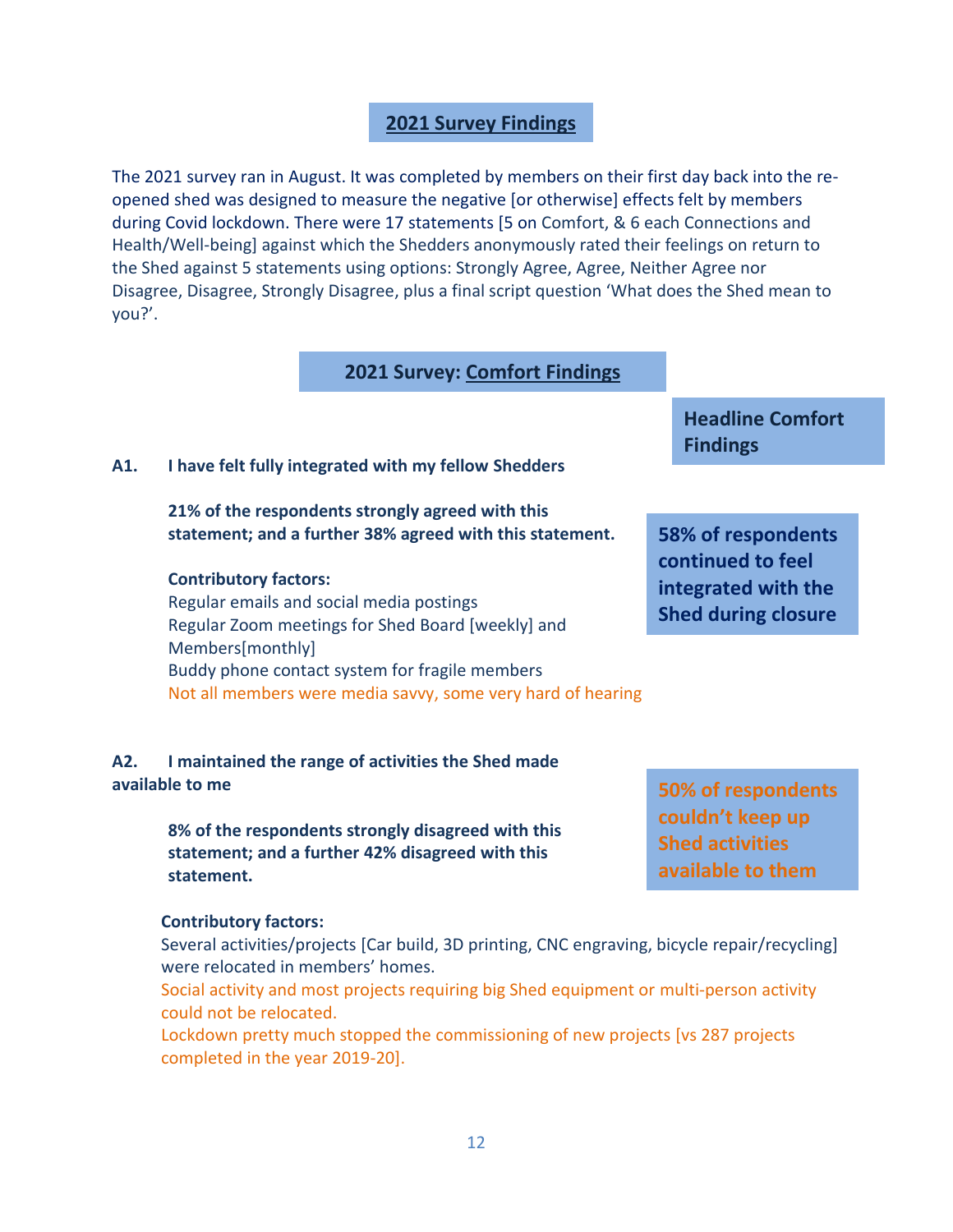**A3. I maintained the level of Health and Safety when doing activities like those in the Shed**

**21% of the respondents strongly agreed with this7statement; and a further 46% agreed with this statement.**

### **Contributory factors:**

This question became virtually meaningless with the Shed shut down.

**A4. I maintained the housekeeping of workspaces when doing activities like those in the Shed**

**21% of the respondents strongly agreed with this statement; and a further 42% agreed with this statement.**

## **Contributory factors:**

This question became virtually meaningless with the Shed shut down.

**A5. I felt involved in the direction & running of the Shed during lockdown**

**25% of the respondents strongly agreed with this statement; and a further 33% agreed with this statement.**

## **Contributory factors:**

Similar reasons to A1 largely prompted by answers to members frequently asking, 'When will the Shed reopen' and the regular postings to members explaining the likely post lockdown protocols.

**58% of respondents felt involved with the direction and running of the Shed**

**21% of respondents strongly agreed, and a further 34% agreed, that they were comfortable despite being excluded from the Shed – overall a 55% maintenance of comfort, largely due to the officers' efforts to keep in contact with each other and members, plus the relocation of projects to homes where practical.**

**67% of respondents were able to maintain Shed Health & Safety**

**63% of respondents** 

**maintain Shed style** 

**were able to** 

**housekeeping/ maintenance**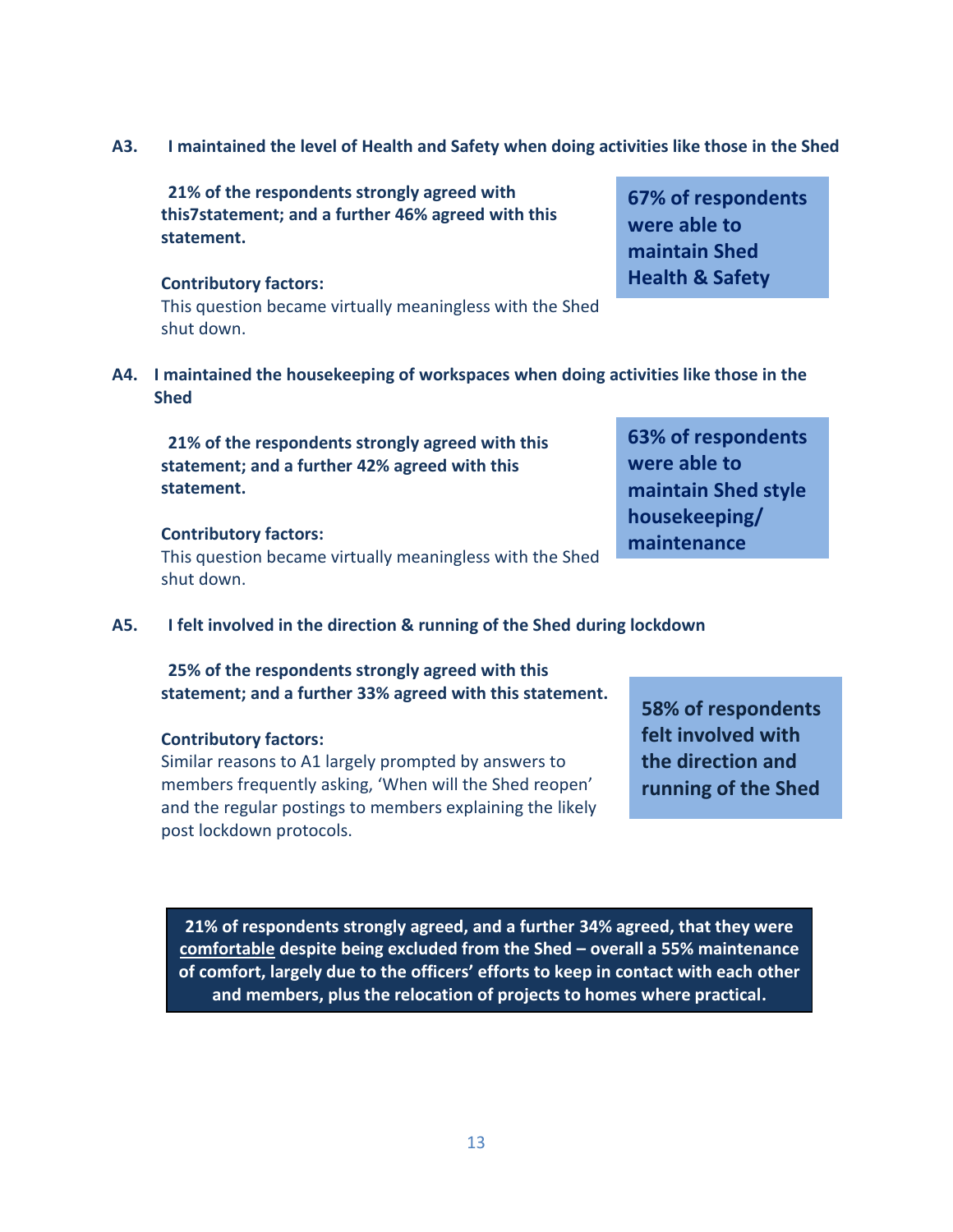## **2021 Survey: Connections Findings**

#### **B1. I have made good friends during lockdown**

**No respondents strongly agreed with this statement; 25% agreed with this statement.**

### **Contributory factors:**

Generally, a negative response but how much was lockdown responsible – Shed socializing was only part of the enforced isolation.

#### **B2. I felt supported by fellow Shedders during lockdown**

## **21% of the respondents strongly agreed with this statement; and a further 58% agreed with this statement.**

#### **Contributory factors:**

Regular emails and social media postings Buddy phone contact system for fragile members Regular Zoom meetings for Shed Board [weekly] and members[monthly] Regular explanations of effect of lockdown conditions on Shed re-opening Not all members were media savvy, some very hard of hearing

## **B3. I continued doing things I enjoyed in the Shed during lockdown**

**8% of the respondents strongly agreed with this statement; and a further 29% agreed with this statement.**

#### **Contributory factors:**

Several activities/projects [Car build, 3D printing, CNC engraving, bicycle repair/recycling] were relocated in members' homes.

Shed officers/trustees had increased governance activity

Social activity and most projects requiring big Shed equipment or multi-person activity could not be relocated.

Lockdown pretty much stopped the commissioning of new projects [vs 287 projects completed in the year 2019-20].

**Headline Connections Findings**

**Only 25% of respondents have made good friends during lockdown**

**79% of respondents felt supported by fellow Shedders**

**Only 38% of respondents were able to continue doing things they enjoyed in the Shed**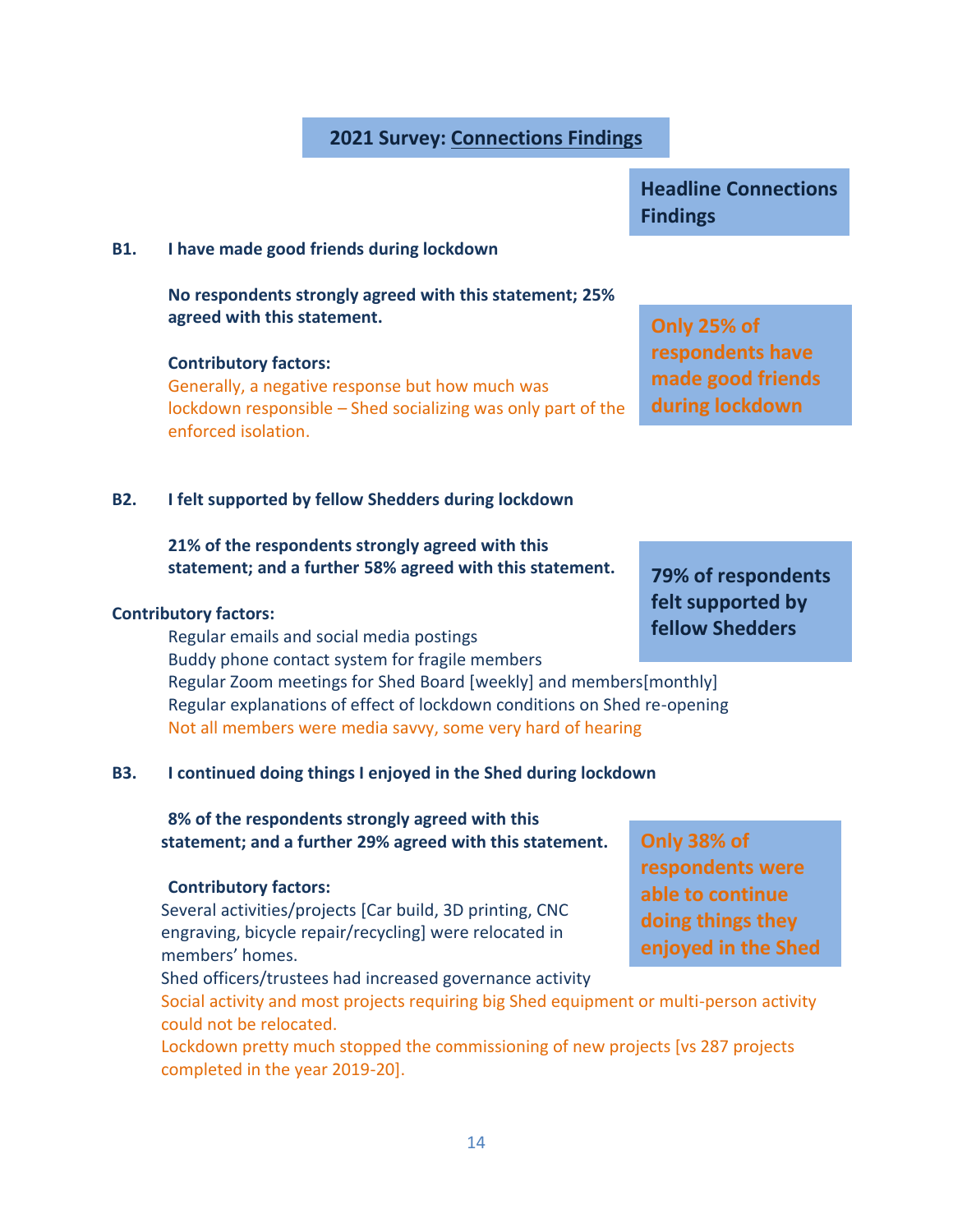#### **B4. I have been able to pass on my skills/knowledge to fellow Shedders during lockdown**

**Only 1 respondent strongly agreed with this statement; and a further 17% agreed with this statement.**

#### **Contributory factors:**

The only multi-person activity sent to a member's home was the Skeoch car re-creation.

Some single person project relocations [like 3D printing and bicycle repair] where the activity happened at more than 1 location also allowed skill/knowledge transfer. Social activity and most projects requiring big Shed equipment/multi-person activity. could not be relocated.

### **B5. I feel more involved with the local community since the Shed closed**

**No respondent strongly agreed with this statement; 21% agreed with this statement.**

#### **Contributory factors:**

A strongly negative response due to Covid lockdown and enforced isolation.

#### **B6. My home life has improved since the Shed closed**

**No respondents either strongly agreed or agreed with this statement.**

#### **Contributory factors:**

The most negative response in this section – in fact 39% felt neutral about improved home life, and 61% felt their home life had deteriorated

**Only 21% of respondents passed on skills/ knowledge to fellow Shedders**

**Only 21% of respondents felt more involved with the local community during Shed closure**

**No respondents felt their home life had improved during Shed Closure**

**Only 6% of respondents strongly agreed, and a further 25% agreed, that they remained connected during lockdown – overall an 69% erosion. 6 out of 7 factors were negatively affected by lockdown.**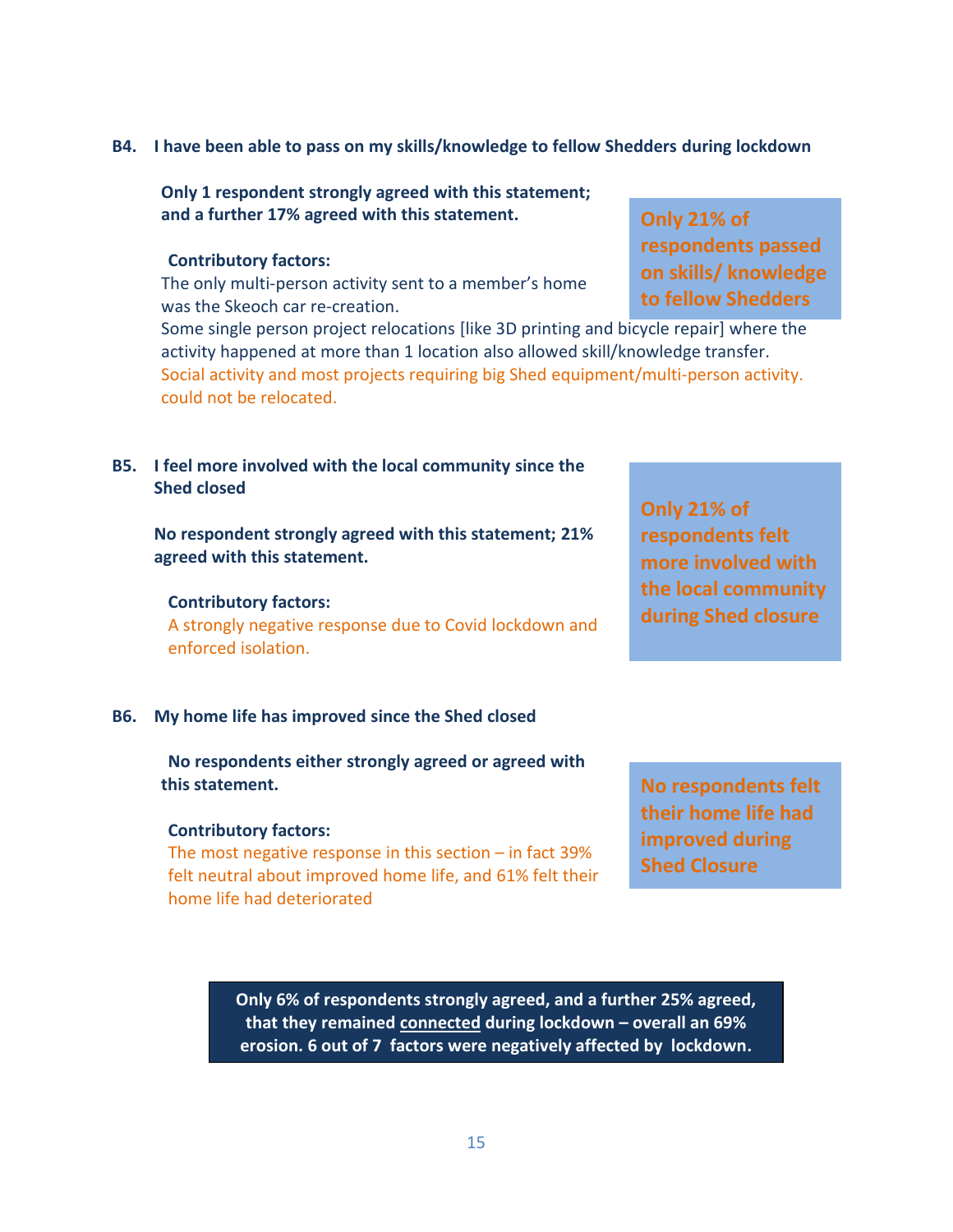## **2021 Survey: Health/Well-being Findings**

**Headline Health/ Well-being Findings**

## **C1. I am more active since the Shed closed**

**No respondents strongly agreed and only 1 agreed with this statement.**

**Contributory factors:**

Negative response due to lockdown – in fact 35% felt neutral about improved activity, and 61% felt their activity had decreased.

## **96% of respondents were less active during Shed closure**

## **C2. I feel my physical health has improved since the Shed Closed**

**Only 1 respondent agreed with this statement.**

## **Contributory factors:**

Negative response due to lockdown – in fact 30% felt neutral about physical health, and 65% felt their physical health had declined.

## **C3. I feel my mental health has improved since the Shed closed**

**Only 1 respondent agreed with this statement.**

## **Contributory factors:**

Negative response due to lockdown – in fact 43% felt neutral about mental health, and 52% felt their mental health had declined.

**C4. The projects I have been involved outside the Shed have maintained my sense of achievement**

> **1 respondent strongly agreed with this statement; and a further 42% agreed with this statement.**

## **Contributory factors:**

Less negative response than other sections due to relocating activities to homes.

**Only 1 respondent felt in better physical health during Shed closure**

**Only 1 respondent felt in better mental health during Shed closure**

**46% of respondents felt Shed projects maintained a sense of achievement during closure**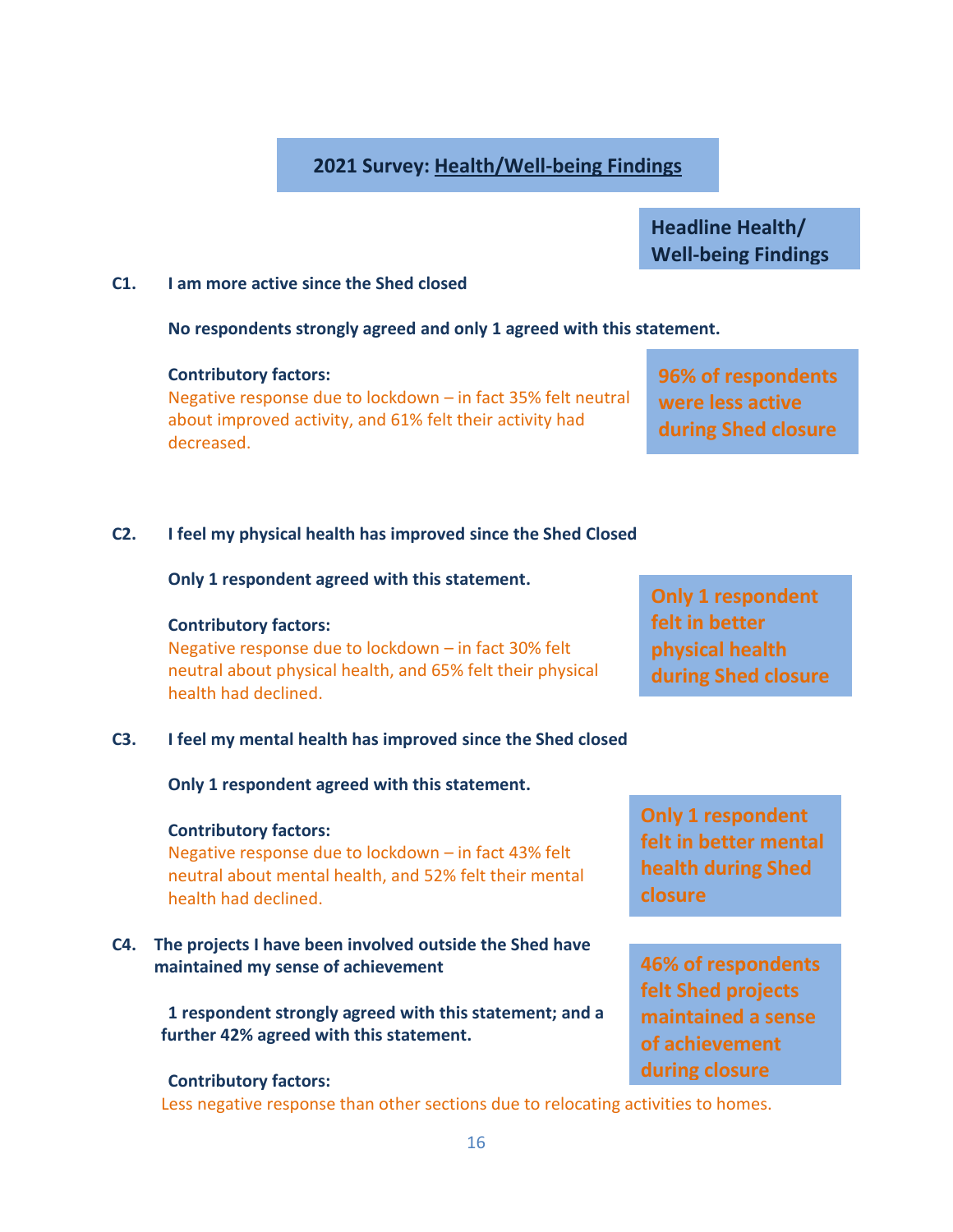**C5. Closing the Shed has made me happier**

### **No respondents agreed with this statement.**

### **Contributory factors:**

The most negative response in this section  $-1$  respondent more felt neutral about Shed closure, 91% were unhappy/very unhappy that the Shed was closed.

## **C6. I feel more confident since the Shed closed**

### **No respondents agreed with this statement.**

### **Contributory factors:**

The second most negative response in this section  $-$  in fact 2 felt neutral about Shed closure, 87% were less confident since the Shed was closed.

**No respondents felt happier that the Shed closed.**

**No respondents felt more confident since the Shed closed.**

**Only 1 respondent strongly agreed, and a further 9% agreed they were in better health and well-being since Shed closure – overall an 90% decline.**

## **2021 Survey: What has closing the Shed meant to you?**

The 2021 survey ended with a free script box in which respondents could answer the general question 'What has closing the Shed meant to you?' Their answers [in no particular order were:

"Much more than I thought it would, I have really missed it."

"I missed the Shed very much"

"More time to catch up on home jobs, but now happy to be back at the Shed"

"A significant personal loss in terms of camaraderie, & health both physical and mental" "Lost an important part of my week"

"Lost contact with people & the opportunity to use and learn different skills" "Made me lazier"

"Lack of motivation, isolation not good for mental health, lost contact with friends"

"I have missed it"

"Great to be back"

"Lack of achievement/purpose"

"Finding other things to do, missed the camaraderie and working with friends"

"I've missed mixing with the Shed members, I enjoy their company"

"Loss of social contact. Thanks to Geoff A & officers for all their hard work during and after lockdown"

"It has been the single most negative impact on my life in years"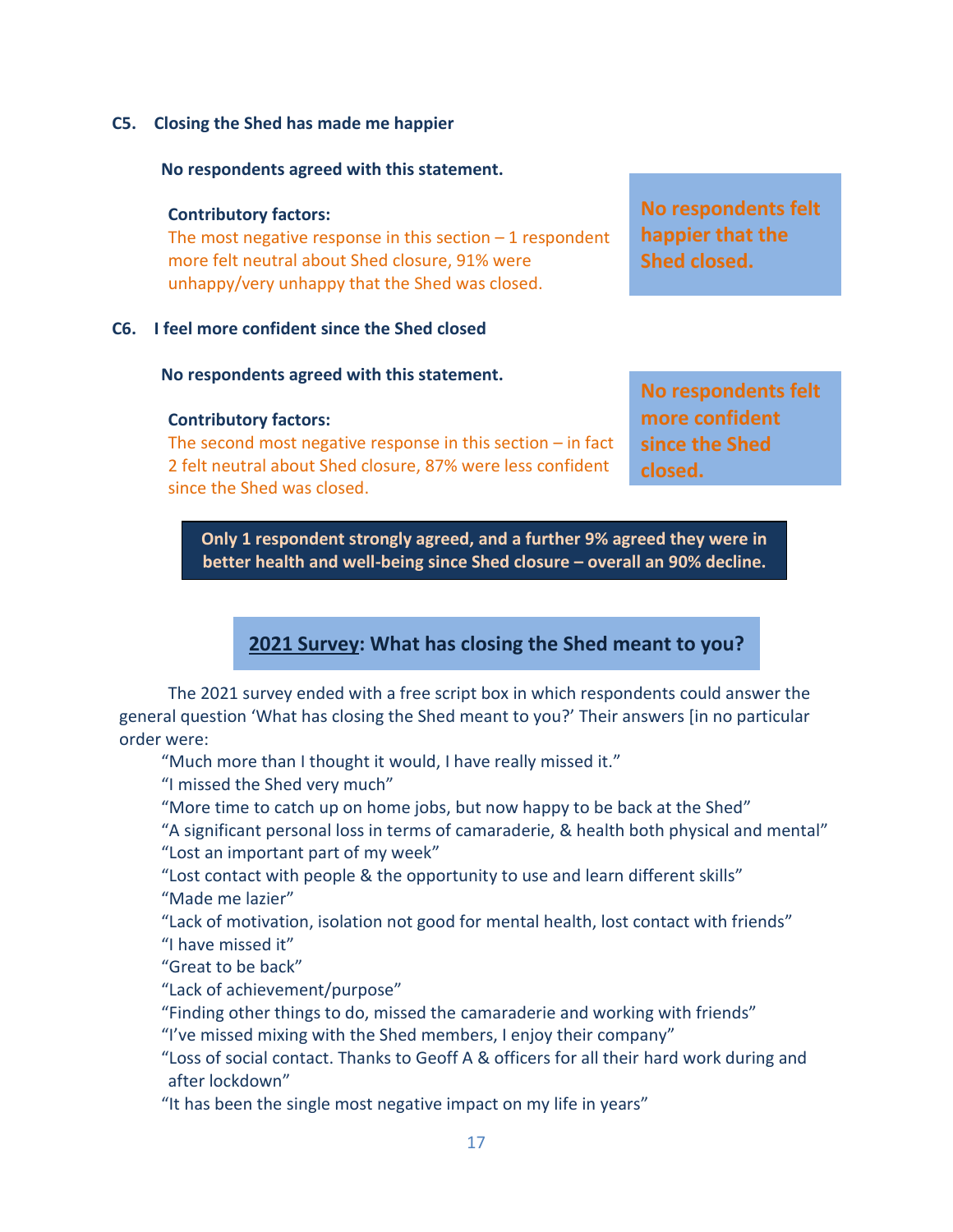

## **A Radar Chart of all Post-Covid responses, negative impact on all 17 statements.**

**"Closing the Shed was a significant personal loss in terms of camaraderie, and health - both physical & mental"**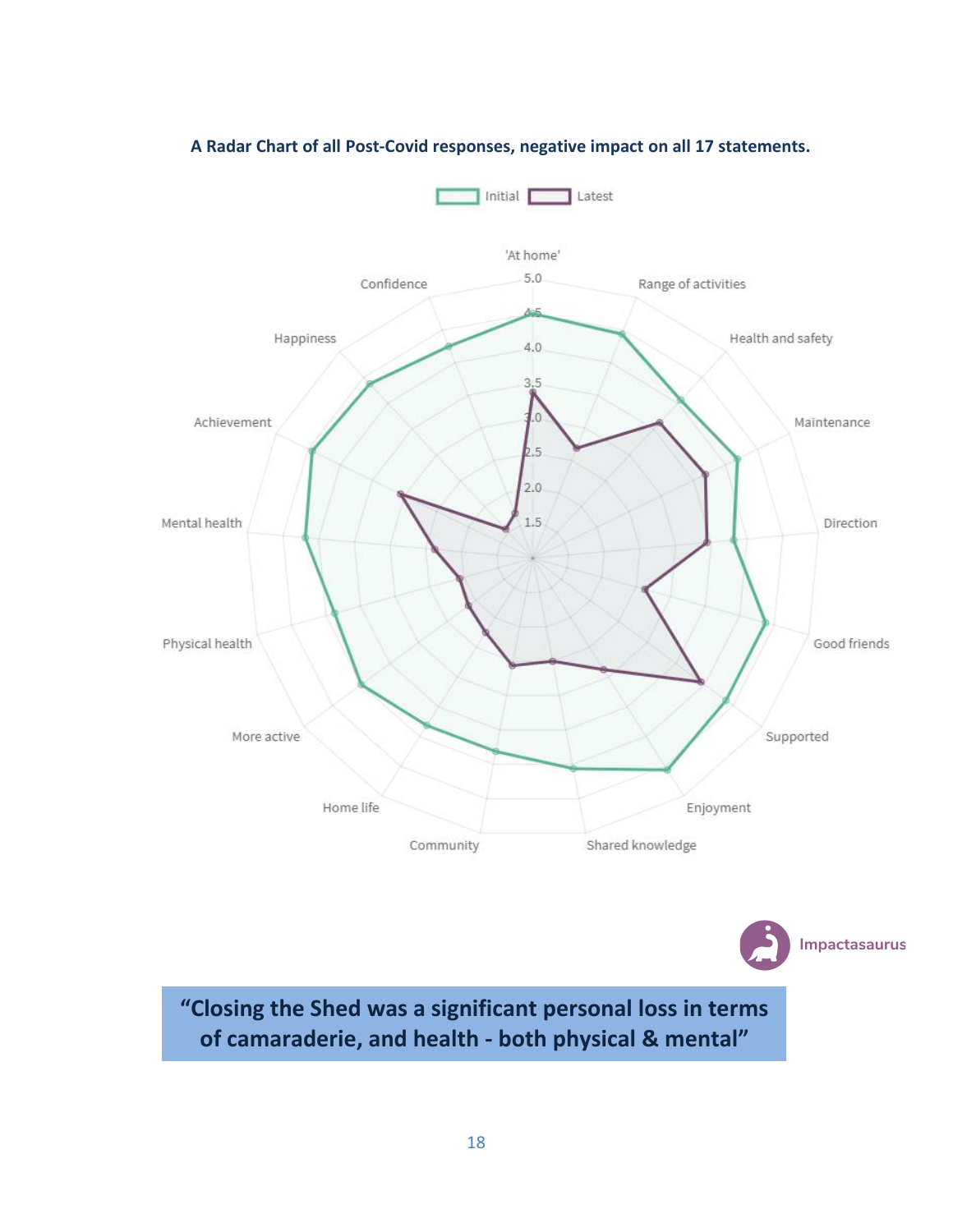## **The COVID Effect**

## **The COVID Effect: Hard Findings**

This section is an overview of how Shed closure due to COVID19 lockdown affected the 3 principal requirements for a stable Shed:

- ➢ Meeting Place
- ➢ Money
- ➢ Members

## **The COVID Effect: Meeting Place**



Our landlord agreed to let small numbers of socially distanced Shedders access the Shed during lockdown so long as no-one entered units occupied by neighbouring businesses. All powered equipment was switched off at the nearest outlet – including heaters, fridge, water urns etc. Early lockdown activity principally consisted of pairs of members tidying work areas and removing perishables, followed by a general clean down of available surfaces. Throughout lockdown intermittent access was required to manage Shed inventory such as moving equipment/ materials to Members' homes and storing future project material like donated tools, bicycles [for recycling] etc. Intermittent access was also required for maintenance of equipment and materials especially as the lack of heating, an ongoing roof leak, and continued lockdown exacerbated the dampness and mould growth. Latterly pairs of members worked to sanitise the Shed, post notices, set out distanced seating and workspaces, and set up reception facilities. Throughout lockdown it was necessary to keep tight control of keys to prevent attending numbers exceeding the government specified maximum allowed to meet indoors at different phases. Business meetings were held electronically by teleconference or Zoom, and day to day communications were via email and phone.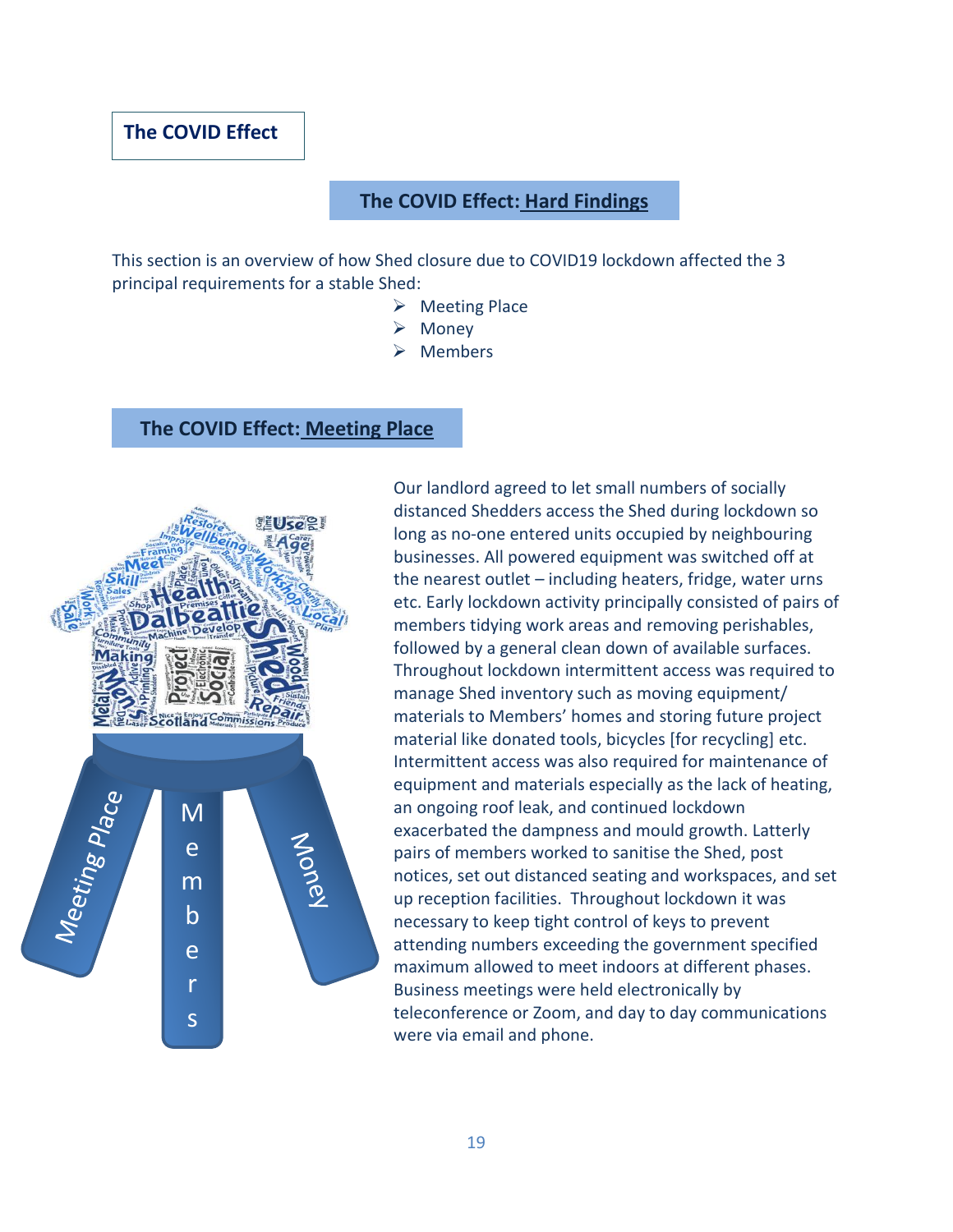## **The COVID Effect: Money**



**The COVID Effect: Members**

COVID killed our cash flow.

We occupy the Shed rent free giving us low fixed costs which is fortunate as our income in financial year 2020-21 plummeted [see headline figures left from OSCR returns]. Two windfalls to the Skeoch project, and a small Coop grant, accounted for 68% of that year's income. Pre-covid, paid commissions were our main income stream – in 2019-20 we completed 287, in 2020-21 we completed just 25. We have also missed 3 coffee morning fundraisers which we would expect to have contributed around £3,000 more to our funds.

There have been no reported cases of our member's catching COVID let alone being hospitalized due to Covid. Lockdown kept many members sheltered and prevented all from attending the Shed but within a few weeks of re-opening we bounced back to almost 90% of our average pre-Covid figures, and our waiting list doubled.

In the 2 years leading up to COVID lockdown Shed membership had continued rise [as it had from Shed opening]; in January 2019 we had 66 sign-ups yielding 43 active members at lockdown we had 81 sign-ups yielding 46 active members. Coming out of lockdown we had 85 sign-ups [including 3 on membership waiting list], and 41 active members. We lost 3 active members when, early in lockdown, they decided to sell their homes and relocate to England near family support. Two of the 3 locating members were Shed Trustees and Officers; we were fortunate to have sufficient talent and interest amongst remaining members to fill these posts quickly. The other 2 members lost comprise one whose business became busy post-COVID and one who expanded his home workshop and resigned from Shed membership to release a place to a waiting list member.

The above figures focus on active members, that is members who can be expected to attend continuously but not necessarily regularly. Around  $1/3<sup>rd</sup>$  of our active members only attend intermittently – some holiday/live outside the area for part of the year, some have family/work commitments which clash with Shed opening times, others only feel the urge to attend occasionally to catch up with news or to use specific equipment, and even regular members can be absent through ill-health, holidays, or family commitments. The most important figures for the Shed are peak and average daily attendance. At the time of the 2019 survey we had a peak attendance of 29 with a daily average of 23, during lockdown attendance was zero. In the 7 weeks after reopening Shed attendance rapidly grew to 24 with an average of 20. We know that deteriorated personal/family health has precluded the return of 3 members, and we suspect a further 2 members are not yet feeling sufficiently confident to return.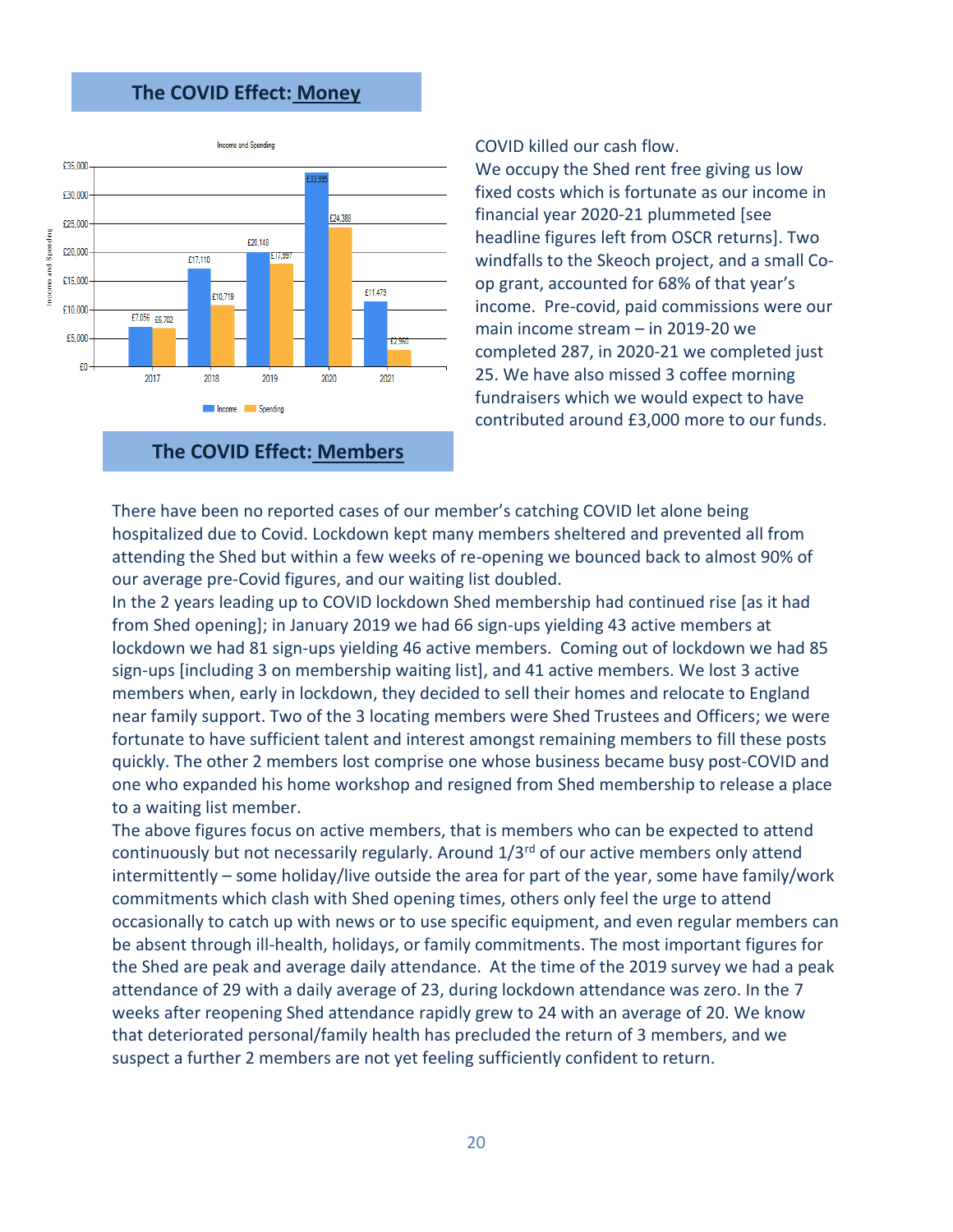## **The COVID Effect: Soft Findings**

Analysis of the 2021 survey returns using Impactasaurus yielded individual radar plots of each return, and any summary tendered. The chart below shows part of the array. Note: points along the radials of each plot range from strongly negative feelings at the centre, through negative, neutral, positive, to strongly positive feelings at the circumference. The purple plot areas are a measure of the overall positivity of each respondent's feelings during the period of Shed closure. Row1, Column1 and R3,C5 returns are from respondents with areas of positivity: R2,C3 is a typical neutral return: R2,C6 is a highly negative return.



Each of the 17 radials on the above plots represents one of the 17 statements rated on each questionnaire

- Radials 1 to 5  $[12 3$  o' clock] represent the 5 Comfort statements [At home, Activity range, Health & Safety, Maintenance, and Direction].
- Radials 6 -11 represent the 6 Connection statements [Friends, Supported, Enjoyment, Shared knowledge, and Home life].
- Radials 12 17 represent the 6 Health & Well-being statements [Activity, Physical Health, Mental Health, Achievement, Happiness, and Confidence.

Aggregating the results of both surveys gives a longitudinal measure of the feelings of Dalbeattie Men's Shed members through their journey of joining the Shed to the end of Shed Lockdown [see over].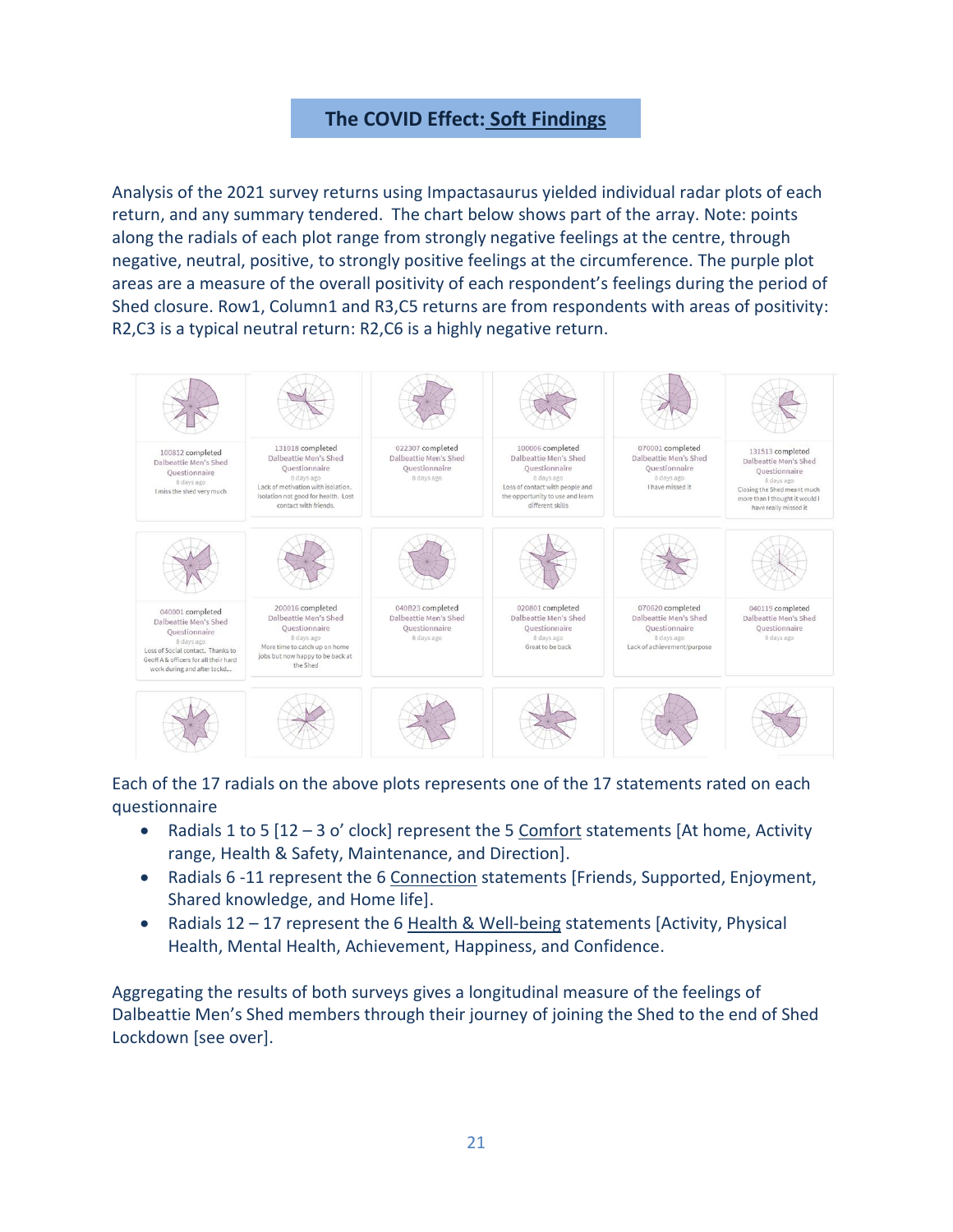The radar chart below plots members' feelings at key periods over the 7 years that Dalbeattie Men's Shed has existed.



The red ring represents the baseline for every member at the time of his joining [ranging from Q4/2014 to Nov 2019] and sits on the neutral 3 radius.

The 'Shed Effect' green ring represents the effect of joining the Shed as felt by members in Q1/2019. The Shed effect showed marked improvement over all 17 Statements [see 2019 Shed Satisfaction Survey, pages 2-10].

The 'Covid Effect' purple ring represents the feelings of respondents during Shed lockdown as expressed in the survey completed by members on their first week back in the reopened Shed [Q3/21]. The Covid effect presents as a reduction in respondents' feelings over all 17 Statements – in many cases falling below baseline, this is detailed in 2021 Post-covid Survey, pages12-18, and summarized below under Comfort, Connections, and Health & Well-being.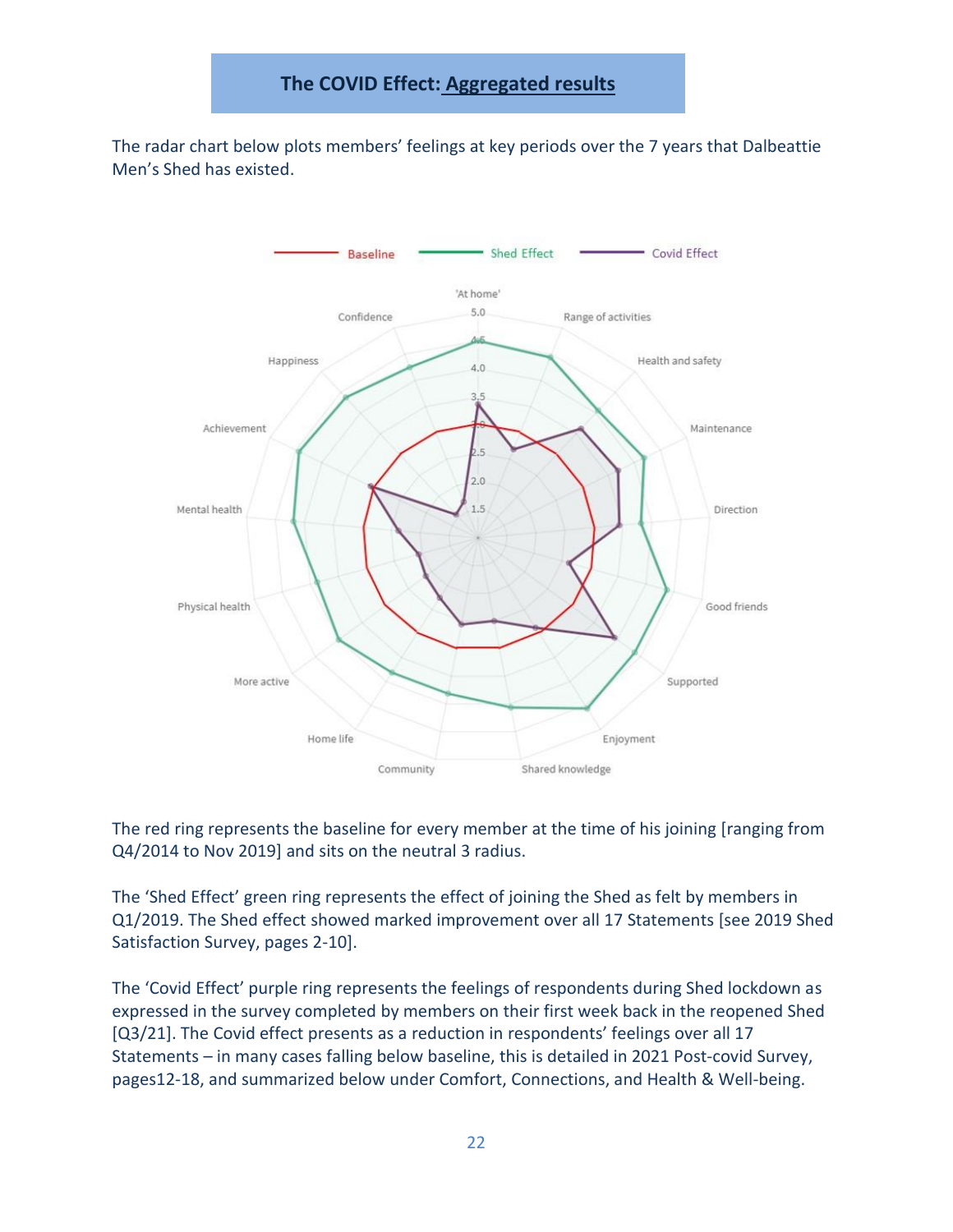## **The COVID Effect: Comfort**

Surveying Members feelings about how comfortable they felt during lockdown versus their time in the Shed was somewhat hypothetical but the statements were left in to provide a comparison. The relatively low reduction in statements  $1 - 5$  indicates that members continued to draw comfort from knowing that the Shed would survive lockdown and it would be there when the pandemic receded, albeit in a restricted protocol. The



biggest dip recognized that during lockdown everyone's range of activities were curtailed.

## **The COVID Effect: Connections**

Respondents' feelings on all of the 6 'Connections' statements [radials 6 -11] had deteriorated from how they felt in the working Shed. There was only 1 statement in this section where respondents still felt better than baseline and that was how they felt Supported by the Shed. In fact, this feeling was the highest aggregate score in the whole survey; it can be credited to officers staying in contact with members by sending out regular news/update emails, holding regular teleconference/Zoom meetings, and migrating some projects to member's homes. An ITV Border "Border Life" production about the Shed and re-located activities during lockdown was well received by members and the viewing public. However, respondents did not feel that lockdown helped their home life, that was the lowest scoring statement in this section.

### **The COVID Effect: Health & Well-being**

The last 6 statements [12-17] were where respondents registered the biggest reduction in their feelings during Shed closure. The only statement where feelings did not slump below the base line was achievement; and this was entirely due to those members who were able to continue with Shed projects at home - getting them out of the house into the garden shed/garage, involved in meaningful activity with connections to other Shedders and the community. Activity and Health suffered across the piece even though all members remained Covid free. Several members had health problems requiring emergency hospitalisation due to their inability to get medical attention/intervention before their problem became critical. The 2 most negative Statements over the whole survey were respondents' happiness and confidence, and at the time of writing this report we still have members not confident enough